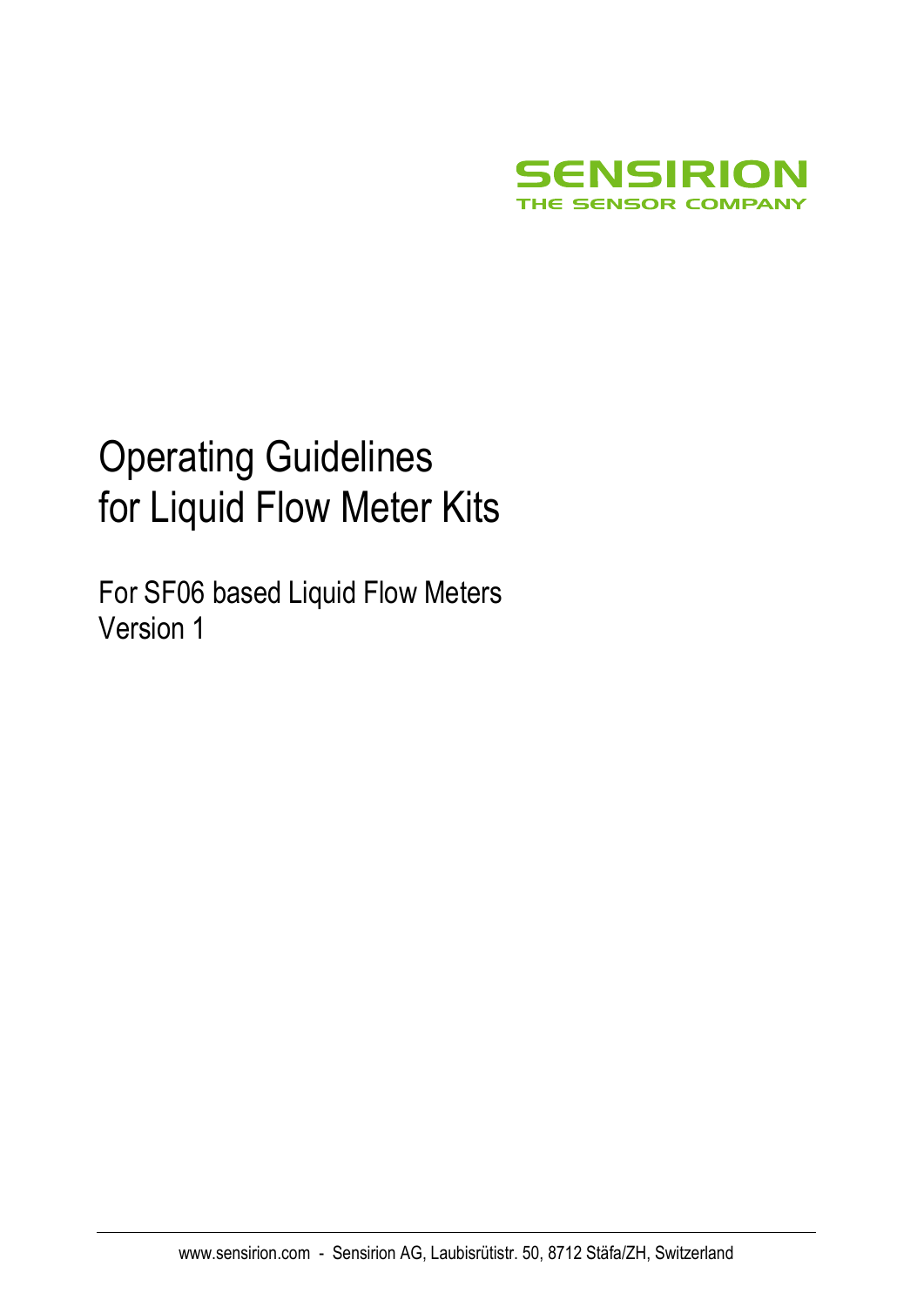

# **Table of Contents**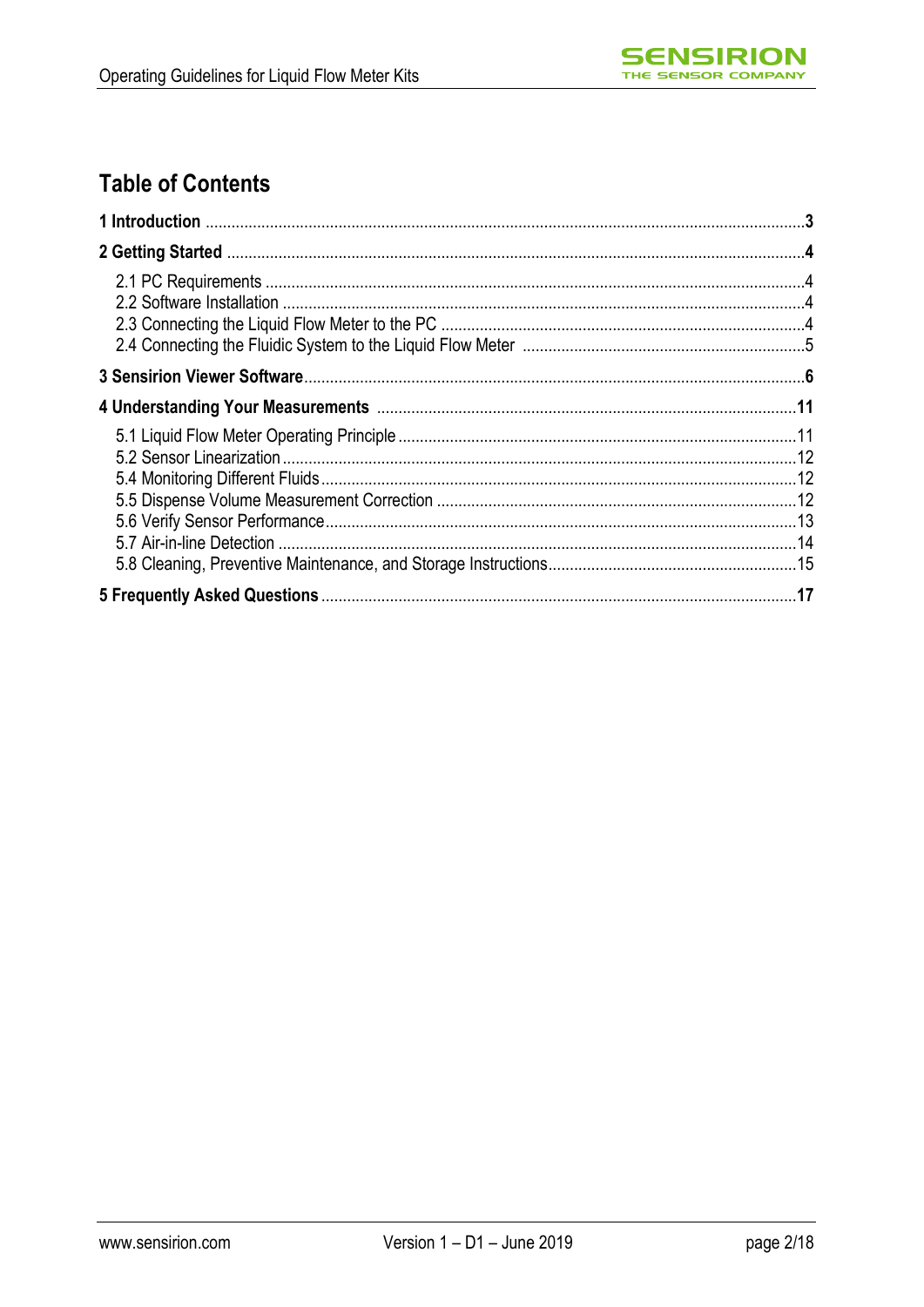# 1 Introduction

The Sensirion liquid flow meters allow (ultra-)low liquid mass flows to be measured at low power consumption and with a very fast response. The inert and biocompatible flow meters feature outstanding sensitivity and a unique dynamic range. Moreover, they are fully calibrated, temperature compensated, and provide a digital output signal. This can be accessed via Sensirion's smart SCC1-USB Sensor Cable (included in all kits) with serial communication. The liquid flow meter can be controlled from your PC with the supplied Windows Sensirion Viewer Software.

# 2 Getting Started

Sensirion`s **Liquid Flow Meter Kits** contain the following components:

Evaluation Kit for **SLF3x Series**:

- SLF3S-1300F liquid flow sensor
- SLF3x mounting clamp to enable mechanical fixation of the sensor
- SCC1-USB Sensor Cable with USB connector for plug-and-play to a PC
- Adapter cable from 6-pin connector to 4-pin M8, 15 cm
- Ribbon cable from 6-pin connector to pigtail, 30 cm
- A set of fluidic connectors
- Quick Start Guide



Evaluation Kit for the **LD20 Series**:

- **LD20-xxxx** liquid flow sensors
- Prototype connector block with 4-pin M8 connector for electrical connection
- SCC1-USB Sensor Cable with USB connector for plug-and-play to a PC
- **Cuick Start Guide**

The kits offer an easy-to-use environment to implement high-end sensing technology in your laboratory setup with data visualization and data collection that can be set up within a couple of minutes. For detailed technical specifications of your liquid flow meter please see its specific datasheet.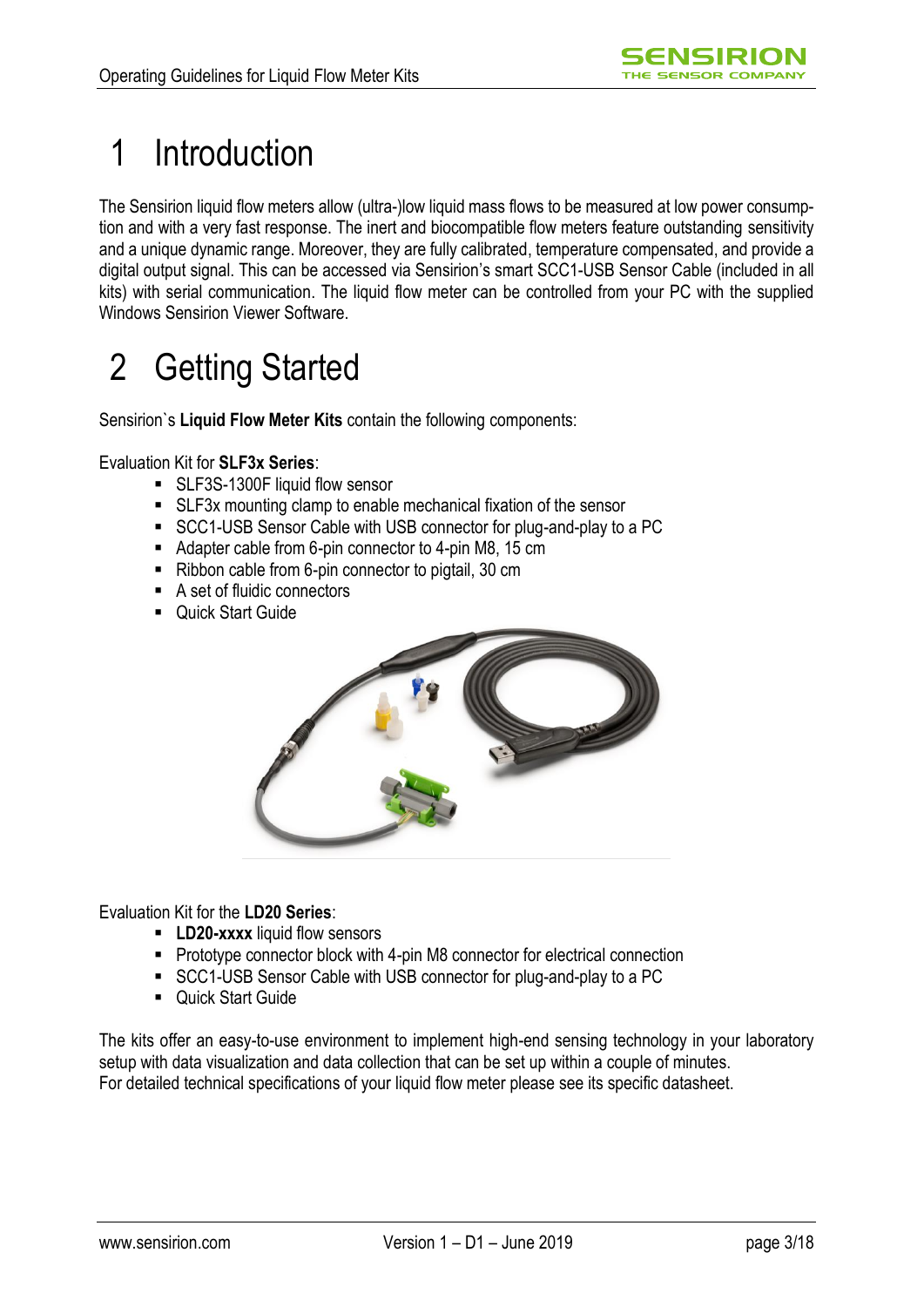### 2.1 PC Requirements

- Windows 7, 8, or 10. Older Windows versions may not be compatible and are not recommended.
- One available USB port for communication

### 2.2 Software Installation

To install the Sensirion Viewer Software, please download the latest version from our website (www.sensirion.com/file/usb-viewer).

After opening the installer file, select Run to begin the Installation Wizard and follow the instructions to allow the viewer to install software on your PC

**Please note:** This software is copyrighted and intended exclusively for laboratory and demonstration purposes. It may not be used or multiplied commercially. SENSIRION does not offer any warranty on Windows software features.

## 2.3 Connecting the Liquid Flow Meter to the PC

- Connect the SCC1-USB Sensor Cable to a USB port of the PC
- When plugging in the USB cable, the necessary Virtual Com-Port (VCP) driver should be installed automatically. After the driver has been successfully installed, the device appears in the windows device manager as USB Serial Port. If this does not happen, please install the necessary VCP driver manually from the original driver manufacturer: [www.ftdichip.com/Driv](http://www.ftdichip.com/Drivers/VCP.htm)[ers/VCP.htm](http://www.ftdichip.com/Drivers/VCP.htm)
- Connect the SCC1-USB Sensor Cable to the sensor. Depending on the sensor type you may have to use the adapter cable.

Your liquid flow meter is now connected with your PC and ready to use.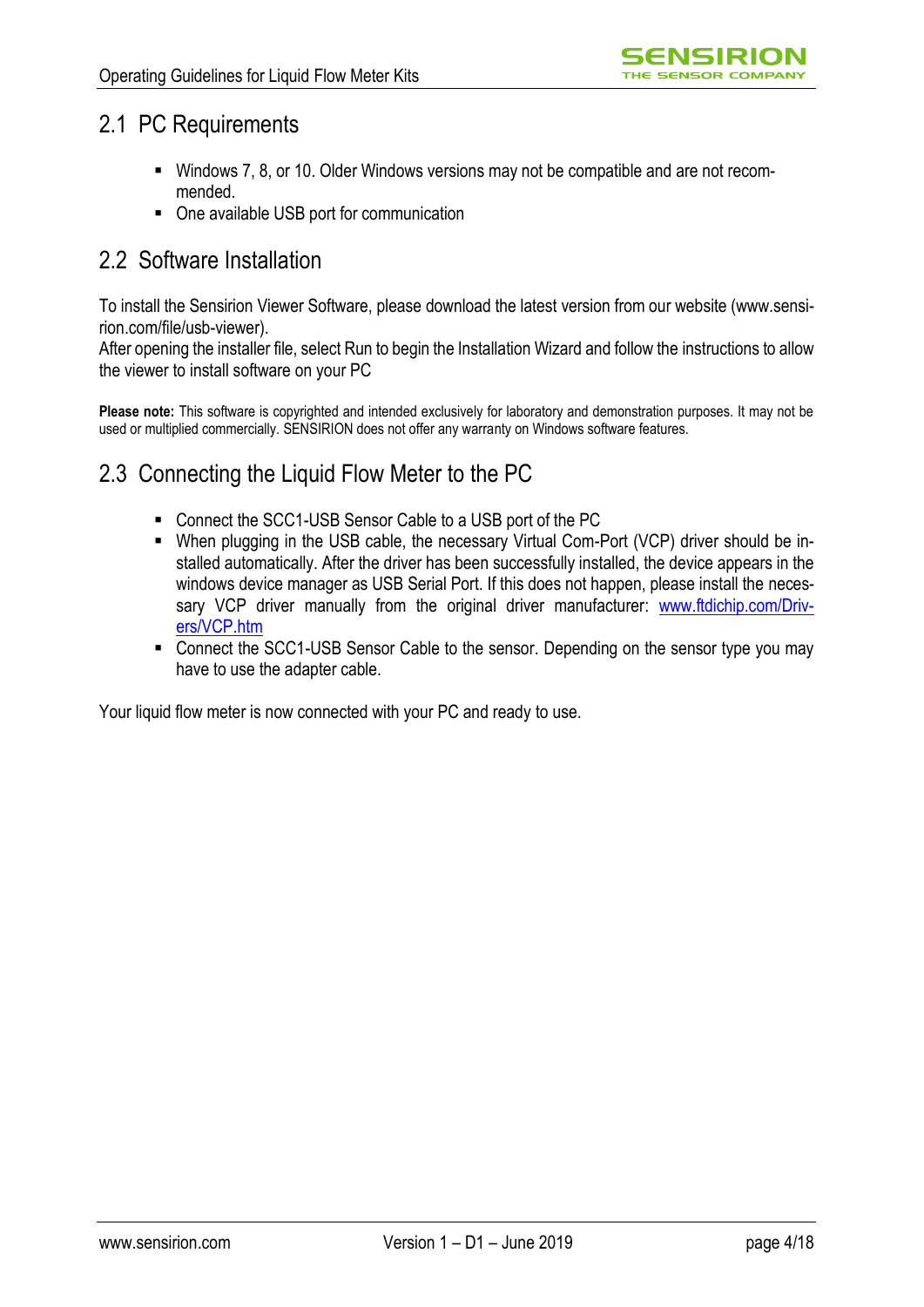## 2.4 Connecting the Fluidic System to the Liquid Flow Meter

Depending on the selected liquid flow meter type, a basic set of fluidic connectors may be included in your Liquid Flow Meter Kit. If other connectors are needed, we recommend purchasing them through fluidic connector manufacturers such as Idex [\(www.idex-hs.com\)](http://www.idex-hs.com/), Vici [\(www.vici.com\)](http://www.vici.com/), or Nordson Value plastics [\(www.valueplastics.com\)](http://www.valueplastics.com/). For details, consult the Application Note Sensor Ports and Tubing Connections at [www.sensirion.com/download-center.](www.sensirion.com/download-center)

Use caution to avoid overtightening of the fluidic fittings that could create a leak path. Finger tight is generally acceptable if not otherwise specified in the sensor's datasheet. Follow the recommendations of the fluidic connector manufacturer for the given fittings you work with.

We highly recommend using inlet tubing equal to or larger than sensor's flow channel inner diameter (ID), otherwise turbulences may affect the sensor performance at higher flow rates (the sensor datasheet contains flow channel ID information for your reference).

The sensor should be installed in a fixed horizontal position for best performance. However, if the sensor is mounted vertically it will also perform very well but may present an offset (for details see the mounting orientation sensitivity specification in the sensor's datasheet). Keep fluid temperatures within 3 degrees of the sensor temperature for best performance and preferably use dispense durations of at least 500 ms for best accuracy.

Finally, please note that many pumps deliver pulsatile flow where peak values may significantly exceed average flow values. Your flow meter may crop data prematurely if the peak flow rate is too high and saturates the sensor. Verify peak flows against maximum rated flow of the sensor. You can also try dampening the flow to reduce peak rates. Sometimes an additional length of flexible tubing along with a restriction will suffice.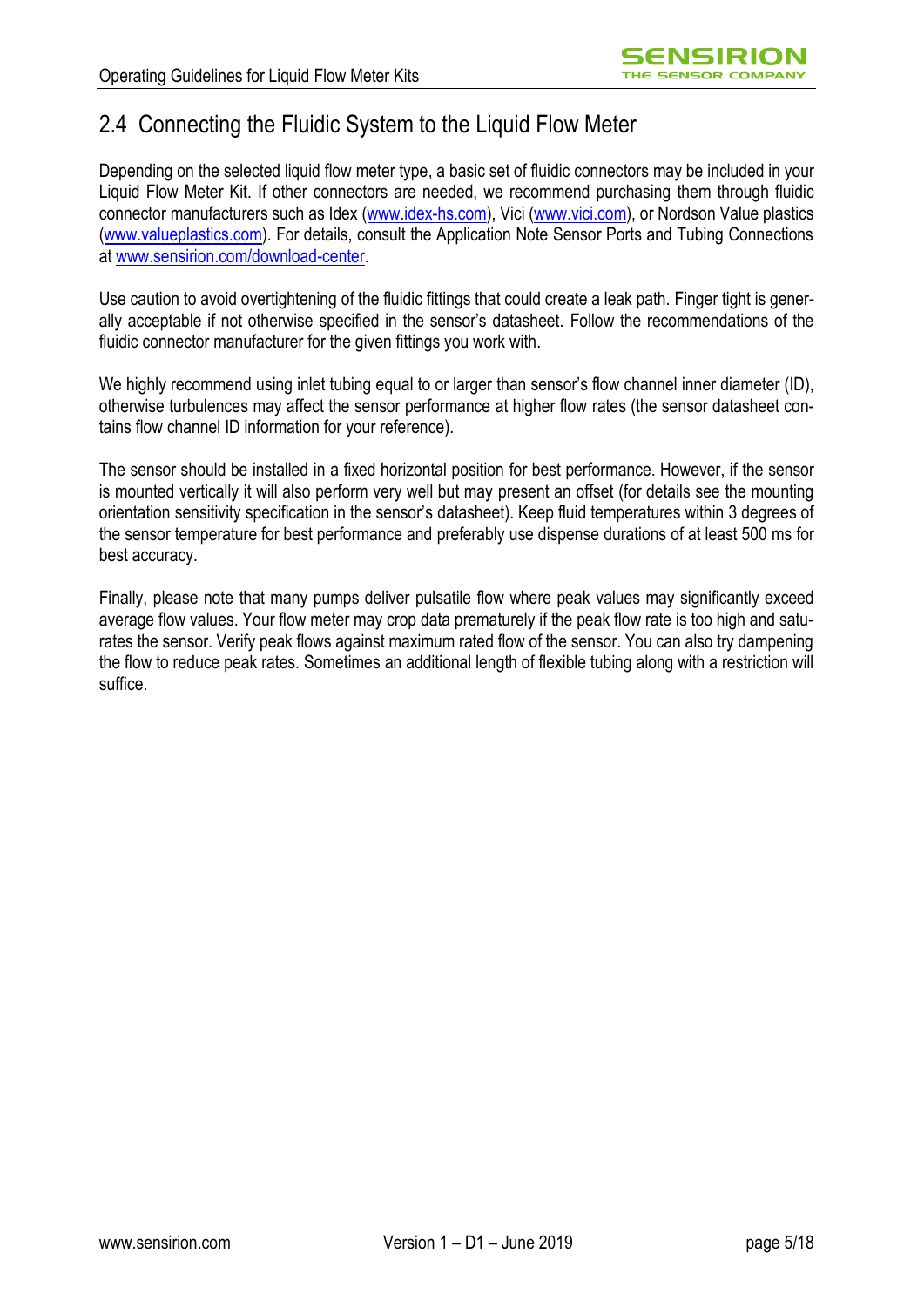# 3 Sensirion Viewer Software

To start the USB/RS485 Sensor Viewer, double click its icon. When the "Product Selection" pop-up window appears, first select "RS485 Sensor Cable" under "COM Hardware" followed by the "Sensor Product" with the selection "Liquid Flow Sensor (SF06 Chip)".

| <b>Product Selection</b>                          |    |  |
|---------------------------------------------------|----|--|
| Sensor Product:                                   |    |  |
| Select Sensor                                     |    |  |
| COM Hardware:                                     |    |  |
| <b>USB Sensor Stick</b>                           |    |  |
| <b>USB Sensor Stick</b><br>RS485/USB Sensor Cable |    |  |
|                                                   |    |  |
|                                                   |    |  |
| Cancel                                            | OK |  |
|                                                   |    |  |
|                                                   |    |  |

| Sensor Product:                                                                                                                                                    | <b>COM Port Settings</b>                             |                                                 |  |
|--------------------------------------------------------------------------------------------------------------------------------------------------------------------|------------------------------------------------------|-------------------------------------------------|--|
| Liquid Flow Sensor (SF04 Chip)                                                                                                                                     | Port                                                 | COM4                                            |  |
| Liquid Flow -<br>Liquid Flow Sensor (SF04 Chip)                                                                                                                    |                                                      | Echo On (Halfduplex)                            |  |
| Liquid Flow Sensor (SF06 Chip)<br>DP Sensors ---------------------<br>DP Sensors (SDP3x/SDP8xx)<br>Gas Flow Sensors ---------------<br>Gas Flow Sensor (SF06 Chip) | Baudrate                                             | RS485 Device Settings<br>115200<br>$\checkmark$ |  |
| Gas Meter Reference Design<br>Sensirion Gasmeter EvalKit (SGMxxxx)<br>Advanced Modes --                                                                            | (a) Fixed Address:                                   |                                                 |  |
| Sensirion Flow Meters (SF05 Chip)<br>Sensirion Flow Meters (SF04 Chip)<br>Sensirion Flow Meters (SF06 Chip)                                                        | ◯ Scan until first Device found<br>◯ Scan all (0254) |                                                 |  |

Default "COM Port Settings" and "RS485 Device Settings" are generally recommended for liquid flow meters. If you cannot communicate with the sensor, try selecting a different COM port so that "USB Serial Port" appears next to your COM port setting as shown in the screenshot to the right.

| Sensor Product:                |    | <b>COM Port Settings</b>        |                                 |              |
|--------------------------------|----|---------------------------------|---------------------------------|--------------|
| Liquid Flow Sensor (SF06 Chip) |    | Port                            | COM <sub>3</sub>                | $\checkmark$ |
| COM Hardware:                  |    | COM <sub>3</sub><br>Echo O COM5 |                                 |              |
| RS485/USB Sensor Cable         |    |                                 | RS485 Device Settings           |              |
|                                |    | Baudrate                        | 115200                          | Ü            |
|                                |    | C Fixed Address:                |                                 | 0            |
|                                |    |                                 | ◯ Scan until first Device found |              |
| Cancel                         | OK | ◯ Scan all (0254)               |                                 |              |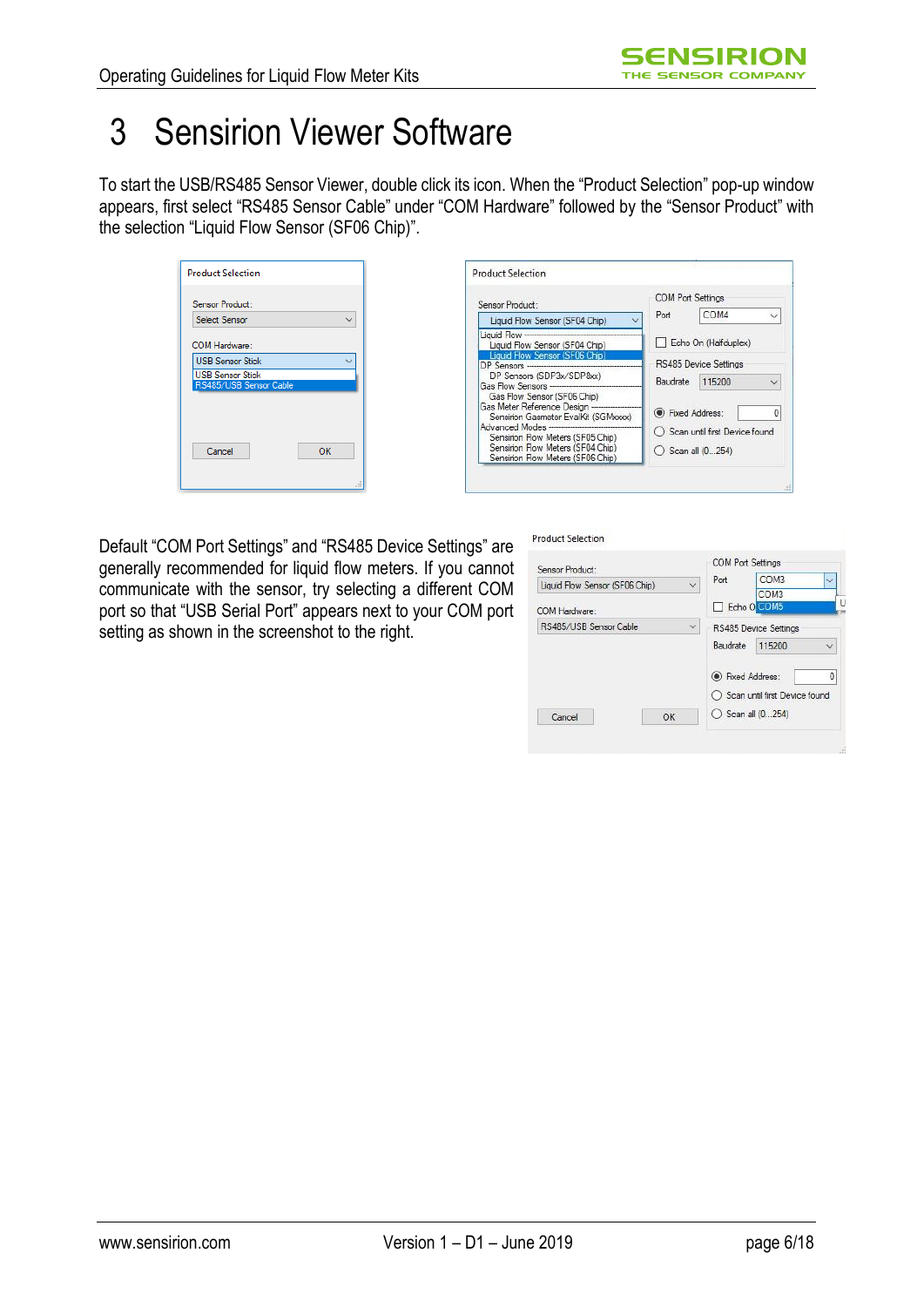Once the connection has been set up, the USB/RS485 Sensor Viewer main window will appear:

|                                   | Measurement Control                          | Viewer for Liquid Flow Sensor (SF06 Chip) |                                                                         |   | <b>Product Settings</b>                     |                                                     |                                                             |          |                                              |                |                      |
|-----------------------------------|----------------------------------------------|-------------------------------------------|-------------------------------------------------------------------------|---|---------------------------------------------|-----------------------------------------------------|-------------------------------------------------------------|----------|----------------------------------------------|----------------|----------------------|
| Run<br><b>Flow linearized</b>     | Stop<br>Type of Measurement:<br>$\checkmark$ | Command (HEX):<br>0x3608                  | Sampling Interval [ms]:<br>Timing Information:<br>◉ Relative ◯ Absolute | 5 | Product ID:<br>Serial Number:<br>Interface: | <b>SLF3S-1300F</b><br>1852-000173<br>RS485 (Adr: 0) | <b>FW Version:</b><br>I2C Address:<br>Supply Voltage: 3.5 V | 1.8<br>8 | Unit:<br>Scale Factor:                       | ml/min<br>500  |                      |
| Data Logging<br>Select File       |                                              | C:\Temp\DataLog.csv                       |                                                                         |   |                                             |                                                     |                                                             |          | <b>Start Logging</b>                         | Stop           |                      |
| Measurement Graph<br>60           |                                              |                                           |                                                                         |   |                                             |                                                     |                                                             |          | <b>Flow linearized:</b>                      |                |                      |
| 40                                |                                              |                                           |                                                                         |   |                                             |                                                     |                                                             |          | <b>Measurement Filter</b>                    |                |                      |
|                                   |                                              |                                           |                                                                         |   |                                             |                                                     |                                                             |          | Filter: No Filter<br>Filter Depth (Samples): | $\overline{2}$ | $\ddot{\phantom{1}}$ |
| 20                                |                                              |                                           |                                                                         |   |                                             |                                                     |                                                             |          | <b>Totalizer</b>                             |                | ÷                    |
|                                   |                                              |                                           |                                                                         |   |                                             |                                                     |                                                             |          |                                              |                | $\bf{0}$             |
| $\mathbf 0$                       |                                              |                                           |                                                                         |   |                                             |                                                     |                                                             |          | Start                                        | Stop           | Reset                |
| Flow linearized [ml/min]<br>$-20$ |                                              |                                           |                                                                         |   |                                             |                                                     |                                                             |          |                                              |                |                      |
|                                   |                                              |                                           |                                                                         |   |                                             |                                                     |                                                             |          |                                              |                |                      |
| $-40$                             |                                              |                                           |                                                                         |   |                                             |                                                     |                                                             |          |                                              |                |                      |
| $-60$                             |                                              |                                           |                                                                         |   |                                             |                                                     |                                                             |          |                                              |                |                      |
|                                   | 0.0                                          | 0.2                                       | 0.4                                                                     |   | 06                                          | 0.8                                                 | 1.0                                                         |          | 1.2                                          |                |                      |

From the main window a wide variety of functions can be accessed. The main window functions are described below:

| Viewer for Liquid Flow Sensor (SF06 Chip)                                                                                                                                                                                                     | <b>SENSIRION</b><br>THE SENSOR COMPANY                                                                          |                                                                          |                                         |  |
|-----------------------------------------------------------------------------------------------------------------------------------------------------------------------------------------------------------------------------------------------|-----------------------------------------------------------------------------------------------------------------|--------------------------------------------------------------------------|-----------------------------------------|--|
| Measurement Control<br>Sampling Interval [ms]:<br>Run<br>Stop<br>Timing Information:<br>Type of Measurement:<br>Command (HEX):<br>$\odot$ Relative $\bigcirc$ Absolute<br>0x3608<br>Flow linearized<br>$\checkmark$<br><b>Flow linearized</b> | Product Settings<br>SLF3S-1300F<br>Product ID:<br>1852-000173<br>Serial Number:<br>RS485 (Adr: 0)<br>Interface: | FW Version:<br>1.8<br><b>I2C. Address:</b><br>8<br>Supply Voltage: 3.5 V | Unit:<br>ml/min<br>500<br>Scale Factor: |  |
| Temperature linearized<br>Signaling flags<br>Select File<br>C:\Temp\DataLog.csv                                                                                                                                                               |                                                                                                                 |                                                                          | Start Logging<br>Stop                   |  |

#### **1) Measurement Control:**

**Run:** Starts the measurement. In the default setting you will see the sensor's response graphically displayed as a running green line that rises and falls with the flow rate.

**Stop:** Stops the measurement. For many functions on the main screen you will need to stop the current measurement before making changes. Also stop the measurement before disconnecting the sensor or the SCC1-USB Sensor Cable.

#### **Type of Measurement:** Choose from:

**Flow [Linearized]:** This is the most common setting. It accesses the active calibration field stored on the sensor chip to provide a linear response to changes in flow.

**Temperature [Linearized °C]:** You may access the temperature reading on board of the sensor chip. This is neither a direct measurement of the fluid nor a measurement of ambient conditions. It is a combination of the two (and on-chip electronics) that provides a coarse temperature reading near the flow measurement location.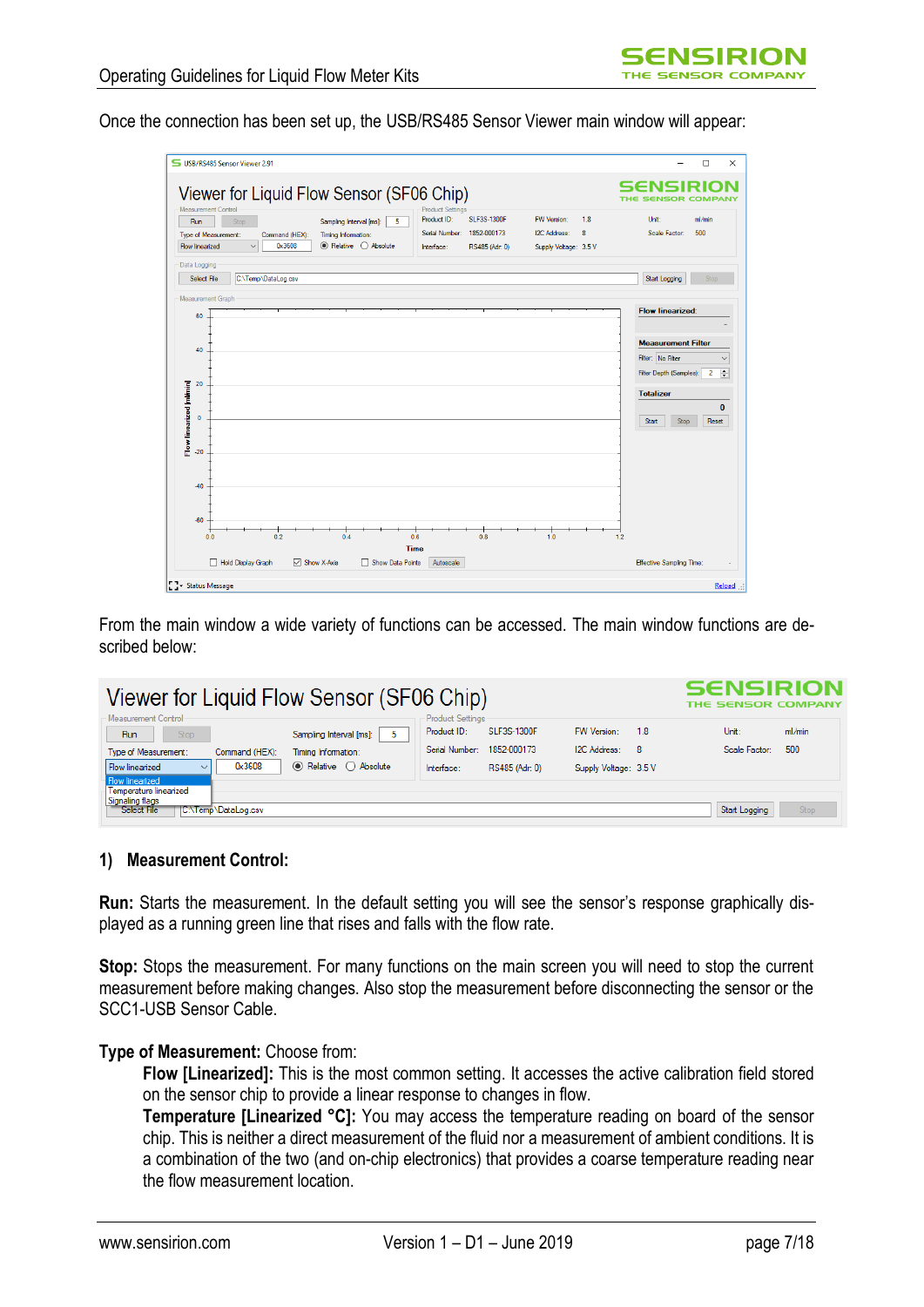**Signaling Flags:** There are two signaling flags for failure mode detection which can be displayed using the USB/RS485 Sensor Viewer. The Air-in-Line and the High Flow flag, report if an air-in-line or high flow event occurred at least once since the last readout took place. An air-in-line condition is displayed as a "1" and a high flow condition is displayed as a "2". If both conditions occur simultaneously this is hence displayed as "3". Whereas steady flow is displayed as "0". For more detailed information please refer to the respective sensor datasheet.

Note that it is not possible to view the data of multiple measurement types in the graph at the same time. However, for sensors based on the SF06 chip, when logging the measurement to a file, the flow measurement, the temperature measurement and all available signaling flags are saved to the file.

**Sampling Interval [ms]:** The sampling interval setting determines how often the viewer will read the data from the sensor**.** When it is set to 0 the data is captured at the fastest speed possible (2 kHz). This can exceed the capability of the PC and cause gaps in the captured data which will be visible as interruptions in the graph. Typically, 5 ms is a good starting point for tests. The measurement is internally averaged by the sensor until read out. For details, refer to the datasheet of the specific sensor.

**Timing Information:** Default setting of "Relative" is generally preferred. This means data files saved will show initial reading taking place at time zero and every reading thereafter incrementally increasing by sampling time (or averaging time determined by bit resolution, whatever is larger). When "Absolute" is selected the actual time at measurement (according to the PC clock) is inserted instead. Either setting has no effect on real time graphical representation of the flow rate in the Viewer main window.

#### **2) Product Setting Options:**

| $\Box$ Product Settings<br>Product ID: | SLF3S-1300F    | FW Version:           | -18 | Unit:             | ml/min |
|----------------------------------------|----------------|-----------------------|-----|-------------------|--------|
| Serial Number: 1852-000173             |                | I2C Address: 8        |     | Scale Factor: 500 |        |
| Interface:                             | RS485 (Adr: 0) | Supply Voltage: 3.5 V |     |                   |        |

**Product ID:** Displays the Sensirion sensor model name. Not user adjustable.

**Serial Number:** Displays Sensirion serial number which is unique to each flow meter. Not user adjustable.

**Interface:** Displays existing communication link (typically RS485 for liquid flow meters).

**FW Version:** Displays current RS485 cable firmware version for reference.

**I2C Address:** Displays flow meter I<sup>2</sup>C address for reference. Not user adjustable. When integrating flow sensors in custom software, customer will set RS485 cable addresses not the flow sensor I<sup>2</sup>C address.

**Supply Voltage:** Displays the flow sensor's supply voltage. Not user adjustable.

**Unit:** Displays the flow sensor's physical unit of measurement. Not user adjustable.

**Scale Factor:** The scale factor is a number used by the viewer software to convert linearized flow data into units of flow (such as mL/min or mL/h). Flow in physical units is equal to linearized flow data (2 byte integers) divided by the scale factor. The scale factor is accessed from flow meter memory and is generally the same within a sensor model for a given fluid. However, Sensirion may modify this value in production to meet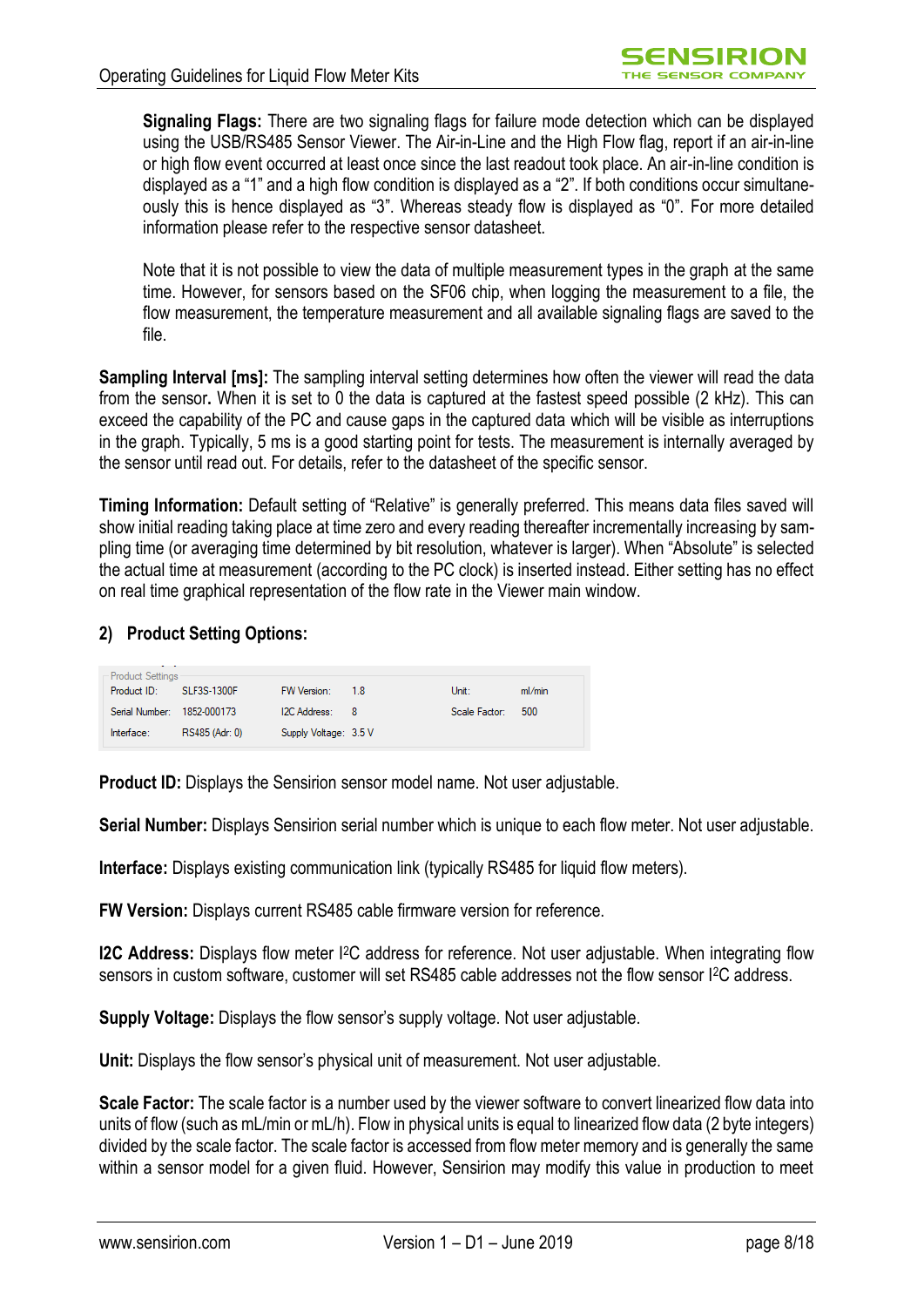product specifications. The viewer software automatically displays the physical flow units if "Flow [linearized]" is chosen as measurement mode. The scale factor is not user adjustable.

**Command (HEX):** Sensirion's liquid flow sensors contain multiple calibration fields for different types of liquid (such as water or IPA on the SLF3x Series) or allow for different measurement modes to be executed. This field allows to enter specific I2C commands as specified in the sensor's datasheet. The standard setting 0x3608 will start the continuous measurement mode for water.

#### **3) Data Logging:**

| Data 1      |                     |               |    |       |
|-------------|---------------------|---------------|----|-------|
| Select File | C:\Temp\DataLog.csv | Start Logging | -- | مالات |

**Select File:** By default, the Viewer Software will save to a "DataLog.csv" file in your Temp folder. This button allows you to select a different folder location or edit the file name. You may also type this information directly into the field next to the "Select File" button.

**Start Logging:** Select this button to save data on your computer. Once you have started logging, you must also press "Run" to start measurements otherwise the data file will be empty. You have the option to pause data collection and resume saving to the same data file. Or you can stop logging as described below.

**Stop**: Stops logging of data on to data file. You may resume data collection by either writing to a new file or overwriting the existing file.



#### **4) Measurement Graph:**

**Flow Rate:** The display shows the real time flow rate measurement of the flow meter, averaged over and updated every 500 ms.

**Measurement Filter:** Select the filter type ('No Filter' or 'Average') as well as the number of samples to be used for the filter. The 'Average' filter is a simple moving average over the number of samples selected. The averaged flow signal is displayed as a blue line in the graph.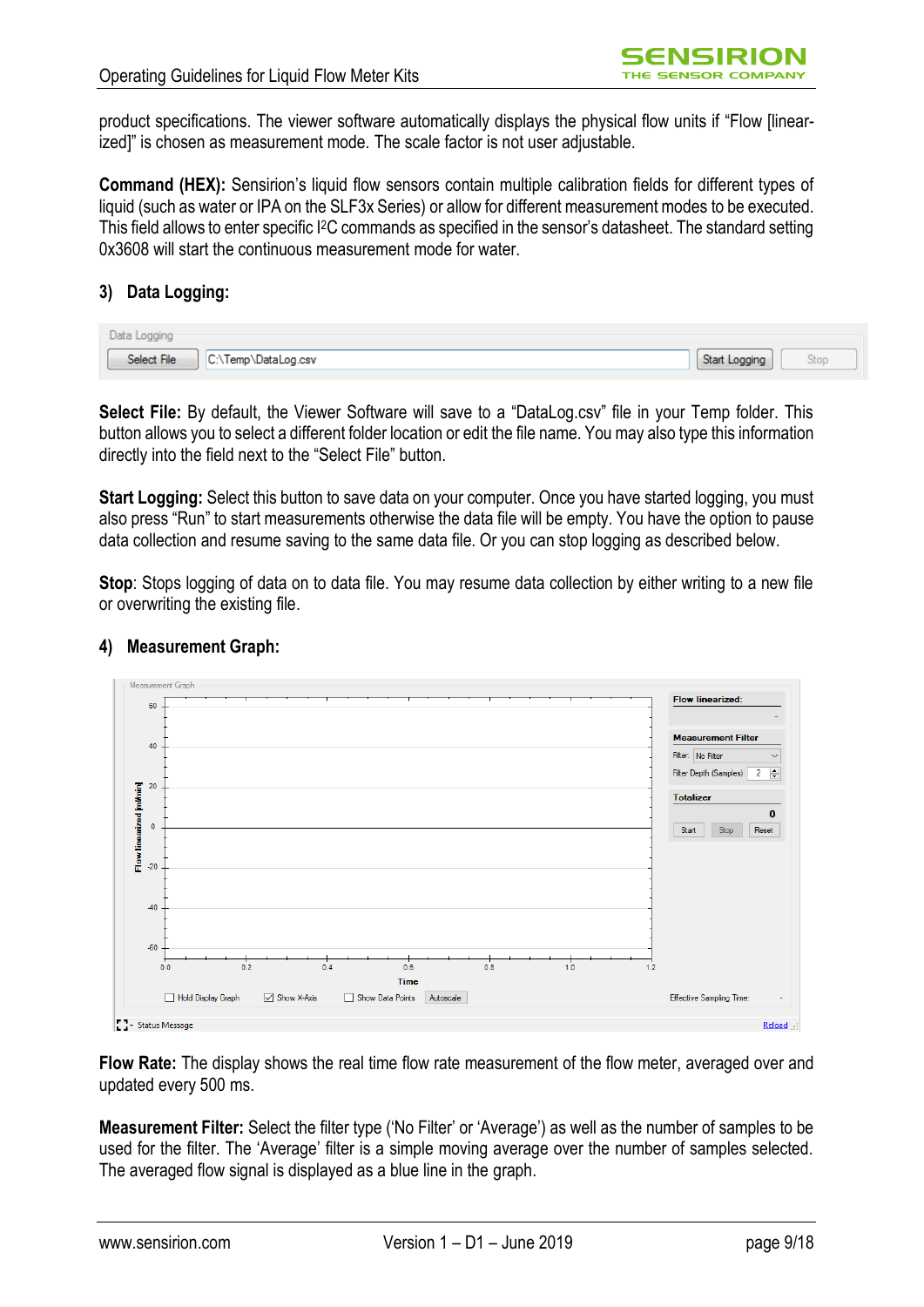**Totalizer:** Use this tool for a simple volume measurement by integrating the flow rate over time. 'Start' starts the volume integration, 'Stop' stops the volume integration and 'Reset' resets the volume to zero.

**Hold Display Graph:** Selecting this checkbox turns off the real time display of flow events on the graph window.

**Show X-Axis:** Selecting this shows values for time on the X-Axis of the graph. If timing was previously set to "Relative", scale will start at zero with first data measurement. If set to "Absolute", scale will show real time in the format [hh:mm:ss:ms].

**Show Data Points:** Selecting this check box displays the individual data points.

**Autoscale:** Automatically scales the display graph to current measurement values.

**Effective Sampling Time:** Shows sampling rate currently used by flow meter.

**Flow Graph and Zoom Level:** Place your pointer over the graph and use your mouse scroll wheel to zoom in or out. You can also click and hold a region of interest to zoom into when you release. Right-click of the mouse will allow you to reset the zoom level.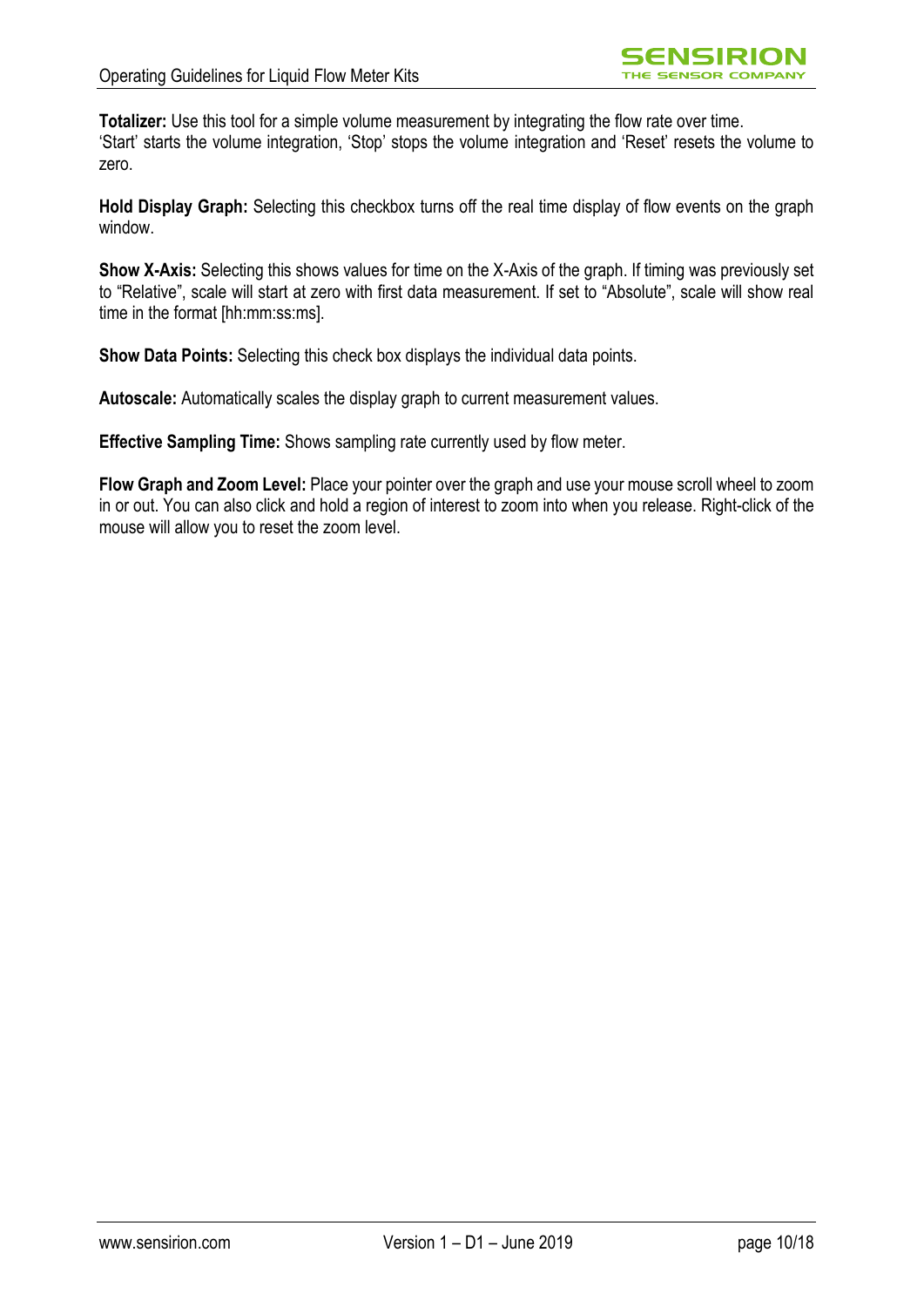# 4 Understand your Measurement

## 4.1 Liquid Flow Meter Operating Principle

Sensirion's highly advanced CMOSens® technology combines all associated electronics from signal conditioning circuitry to calibration memory and MEMS micro heater structure on a single integrated CMOS chip. The extremely compact chip creates a small thermal mass for very fast responses and consumes very little power. The chip is bonded to the outside of the flow channel and due to its media isolated sensing principle, there is no direct contact between the digital microchip and the fluid. Measurements are taken through the flow channel wall.



Schematic layout of a liquid flow meter

Your Sensirion liquid flow meter operates on a microthermal sensing principle. A negligible amount of heat is introduced to the fluid and monitored to correlate temperature differentials to actual flow. Temperature sensors before and after the heater detect temperature changes as flow transfers heat from one side to another. The illustration below highlights the temperature profile during flow:



Fluid thermodynamic properties (i.e., heat capacity, thermal conductivity) will directly affect sensor response. The standard sensor calibrations for H<sub>2</sub>O and IPA cover most commonly used fluids.

It is important to maintain laminar flow within the capillary during measurements. The flow meter maximum flow ranges have been specified having this in mind. Use inlet tubing with the same inner diameter or larger than the sensor's capillary inner diameter. More viscous fluids reduce turbulence although one must use caution to avoid exceeding the recommended pressure limits of the flow meter (see the datasheet for specifications of recommended maximum operating pressure and burst pressure).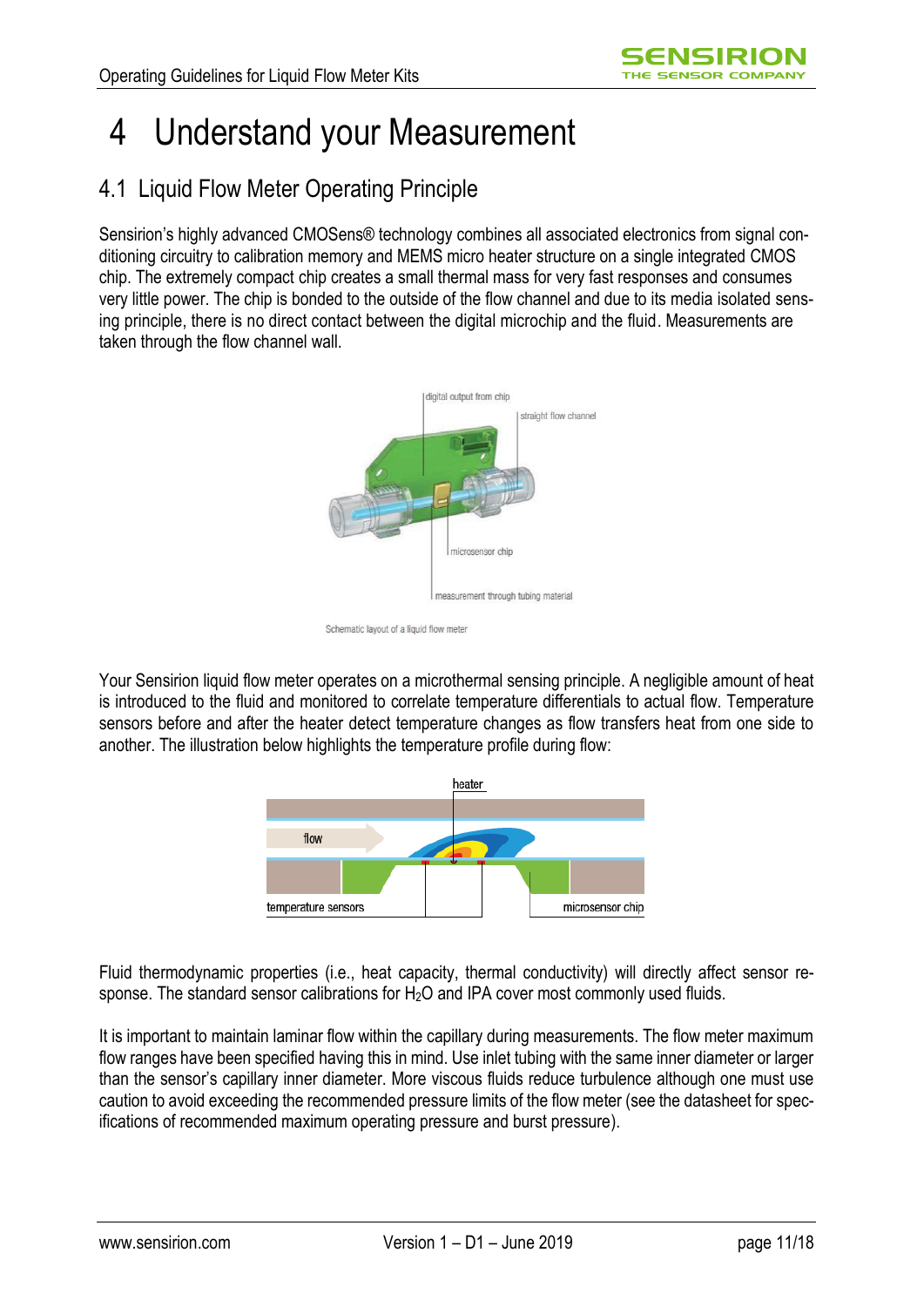### 4.2 Sensor Linearization

Sensirion liquid flow meters are 100% factory calibrated for at least one standard fluid (typically H<sub>2</sub>O or IPA). Most sensors are also bidirectional allowing for flow measurements in both directions of flow.



Exceeding the flow range will not damage the sensor or stress components that will affect calibration. Flow meters typically respond linearly up to about 10% beyond the specified maximum flow range before saturating. Reference your specific sensor datasheet for more information.

## 4.3 Monitoring Different Fluids

Your Sensirion flow meter can be used to monitor fluids not originally calibrated at the factory. Select a standard calibration field that most closely matches your fluid. For example, water calibration for saline solution or hydrocarbon calibration for lubricant oil (a matching calibration field increases the possibility of a linear response from the sensor).

Regardless of the fluid, your flow meter is capable of very high repeatability. Typical error range is 0.8% to 1.5% for all media. This allows you to use the sensor as a very precise relative gauge when flow is required to stay within an acceptable range. In such a case, sensor response can be recorded at maximum and minimum flow rates and used as upper and lower guard bands for reference. The flow meter can then monitor process repeatability within verified acceptable limits. Since absolute values may vary from sensor to sensor, this guard band must be set for each individual flow meter.

## 4.4 Dispense Volume Measurement Correction

Some applications require not only great repeatability but also high accuracy that tightly correlates sensor readings to actual flows. This is particularly true for dispense applications. The following procedure can significantly improve accuracy when monitoring liquids which have not been originally calibrated at the factory.

Please note the volume correction steps below require *fixed flow rates* during the dispense event. If the dispense flow rate is changed then the process below should be repeated with the new dispense flow rate to ensure accuracy. The intention below is to compare actual vs. dispensed volumes calculated from sensor readings and to apply a simple correction factor to adjust for accuracy.

 Program your pump to the flow rate you intend to use during your actual dispense process. In the example below, 1000 µL/s was the fixed flow rate chosen.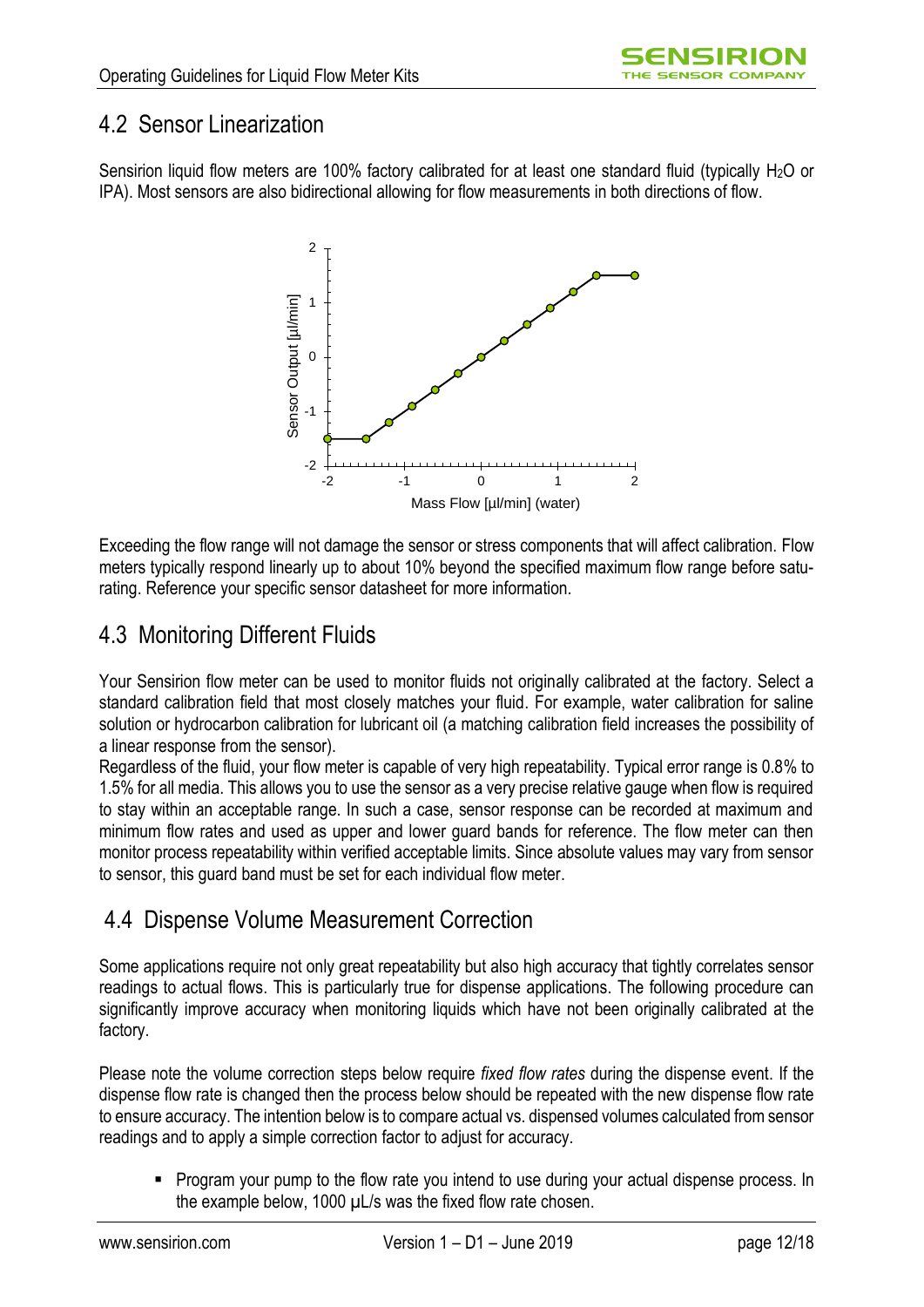- Use the flow meter to measure several dispenses with varying dispense times. The range of dispense times should be limited to the expected dispense times in your application.
- For each dispense, also use a secondary measurement (such as measuring weight) to verify actual dispense volume.
- Plot the measured volume from sensor output vs. actual dispensed volume as in the example below:



• The data points should fit a straight line through the measured points allowing you to determine the variables a and b from the formula below:

$$
V_{dispensed} = a \cdot V_{measured} + b
$$

- **Implement the correction factors above in your software and repeat several dispense events** using dispense times within the range you tested to confirm accuracy against a secondary measurement. If the readings match then you are ready to use the flow sensor.
- If the collected data points show a non-linear behavior, you will likely need to reduce the dispense flow rate. The next section will explain how to determine whether your preferred dispense flow rate is a good match for the flow sensor you are testing.

### 4.5 Verify Sensor Performance

The steps below will help you evaluate whether a specific dispense flow rate is a good match for your sensor when using a fluid not originally calibrated by the factory. Start by selecting a calibration (water vs. IPA for example) that most closely matches your fluid. If you are unsure, try both calibration fields (if available): the data will show you what is best.

The intent is to compare several calculated vs. actually dispensed volumes using *fixed dispense times* and varying flow rates.

- Set a fixed dispense time (in the example below, 1 second was chosen). We recommend a dispense time of at least one second for this exercise. Three seconds is usually a good choice. It is not necessary to use dispense times that match your expected application dispense times.
- Set your pump to the first of three dispense flow rates. We recommend starting with your expected dispense flow rate.
- Using the fixed dispense time from above, collect dispense data and calculate volume. Also verify actual dispensed volume through a secondary measurement such as weighing sample.
- Repeat dispense and data collection (calculated & actual volumes) two more times with different flow rates (try 50% higher flow and 50% lower flow).
- Plot measured volume vs. actual dispensed volumes of all three dispenses: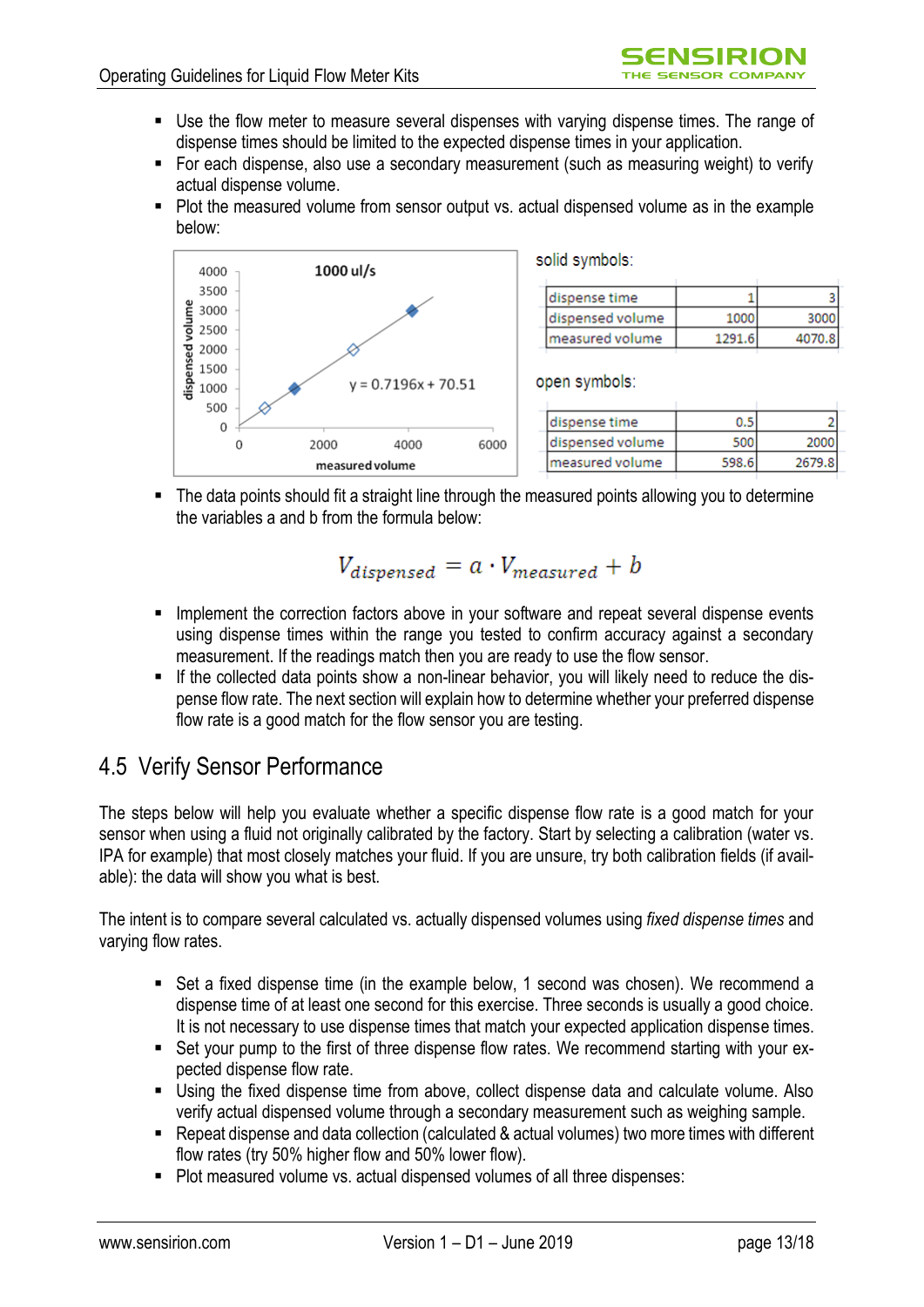

If all three flow rates are a good match for the sensor the dispense data will lie on a straight line as shown above.

Sometimes the higher flows will fall noticeably off the linear path. The maximum flow range of the sensor has likely been exceeded for the particular liquid being evaluated. Reduce maximum flow rates and collect data again. The maximum measurable flow for the unknown fluid being tested will correspond to the highest linear data point on your plot. For example, in the plot below the top two dispense volumes are not linear so their corresponding flow rates would not be recommended for the sensor tested.



If your plot is strongly non-linear, try a different calibration field and repeat the experiment. In rare cases, a linear relationship is not possible and a higher-order interpolation must be used. Please contact Sensirion for additional support.

### 4.6 Air-in-line Detection

Bubbles cause the flow rate measurement to drop to near zero flow rates when they pass through the flow sensor. Since the measurement is made at a distinct location along the sensor's flow channel, ideally one should mount the sensor such that the sensor chip is positioned on top where a bubble is most likely to travel and most likely to be detected.

Sensors based on the SF06 chip, provide a signaling flag that indicates when air is passing though the sensor. This Air-in-Line flag can be viewed (alongside the High Flow flag) by choosing signaling flags as the Type of Measurement (see chapter 3). For further detailed information on signalling flags please refer to the datasheet.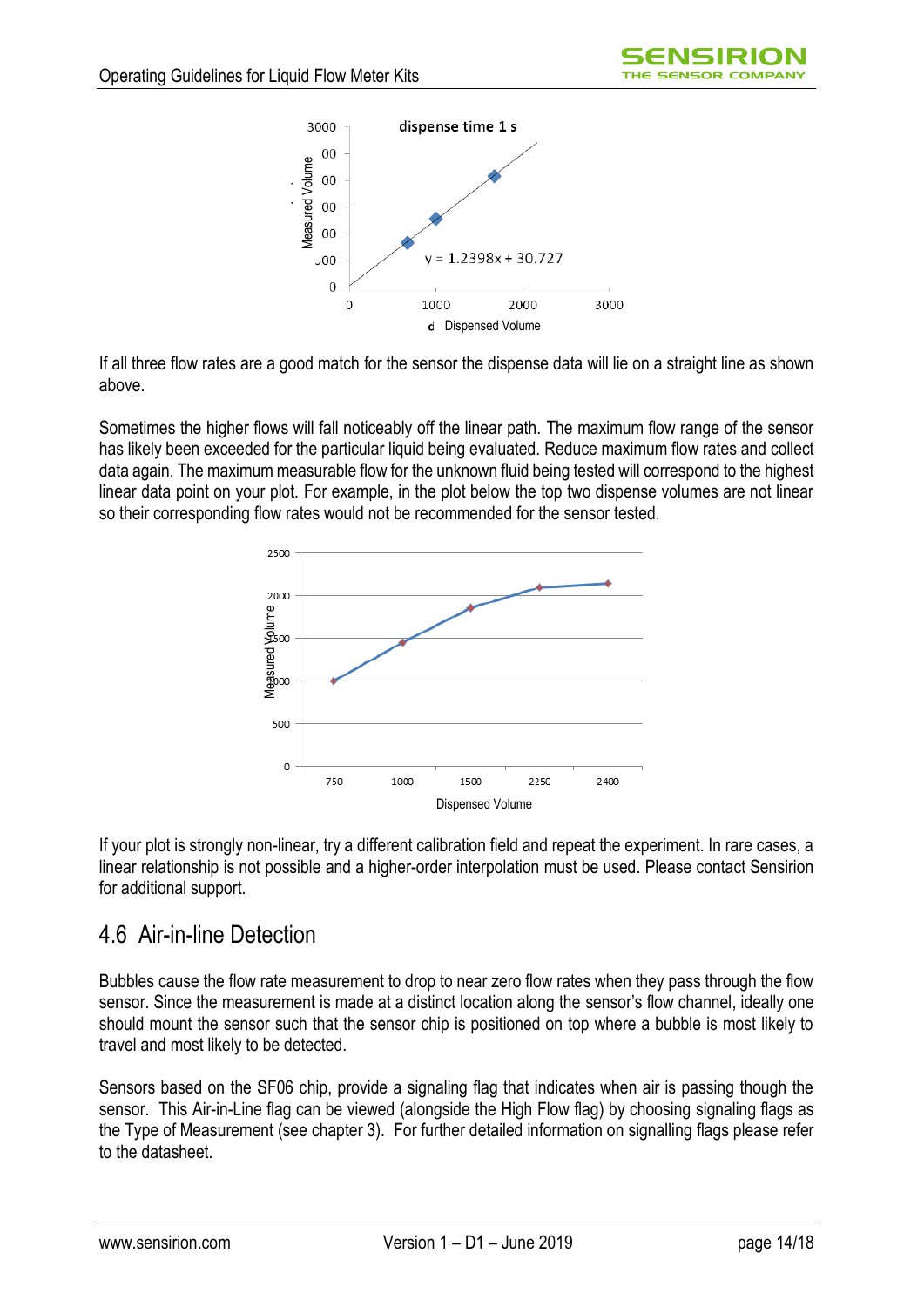The figure below shows the response of the flow rate measurement and the two signaling flags to a bubble passing through the sensor. An air-in-line condition is displayed as a "1" and a high flow condition is displayed as a "2" in the Sensirion Viewer Software's measurement graph. If both conditions occur simultaneously this is hence displayed as "3". Whereas steady flow within the sensor's measurement range is displayed as "0". These are the decimal representations of the binary signalling flags: b001, b010, b011 and b000.



## 4.7 Cleaning, Preventive Maintenance, and Storage Instructions

Your flow meter has been robustly designed for its intended application, however, it is also a sensitive instrument that must be well cared for to maintain a high level of performance.

The basic rules are simple:

- avoid letting fluid dry in the liquid flow meter
- avoid strong mechanical shocks that could dislodge internal components or compromise the fluidic seals.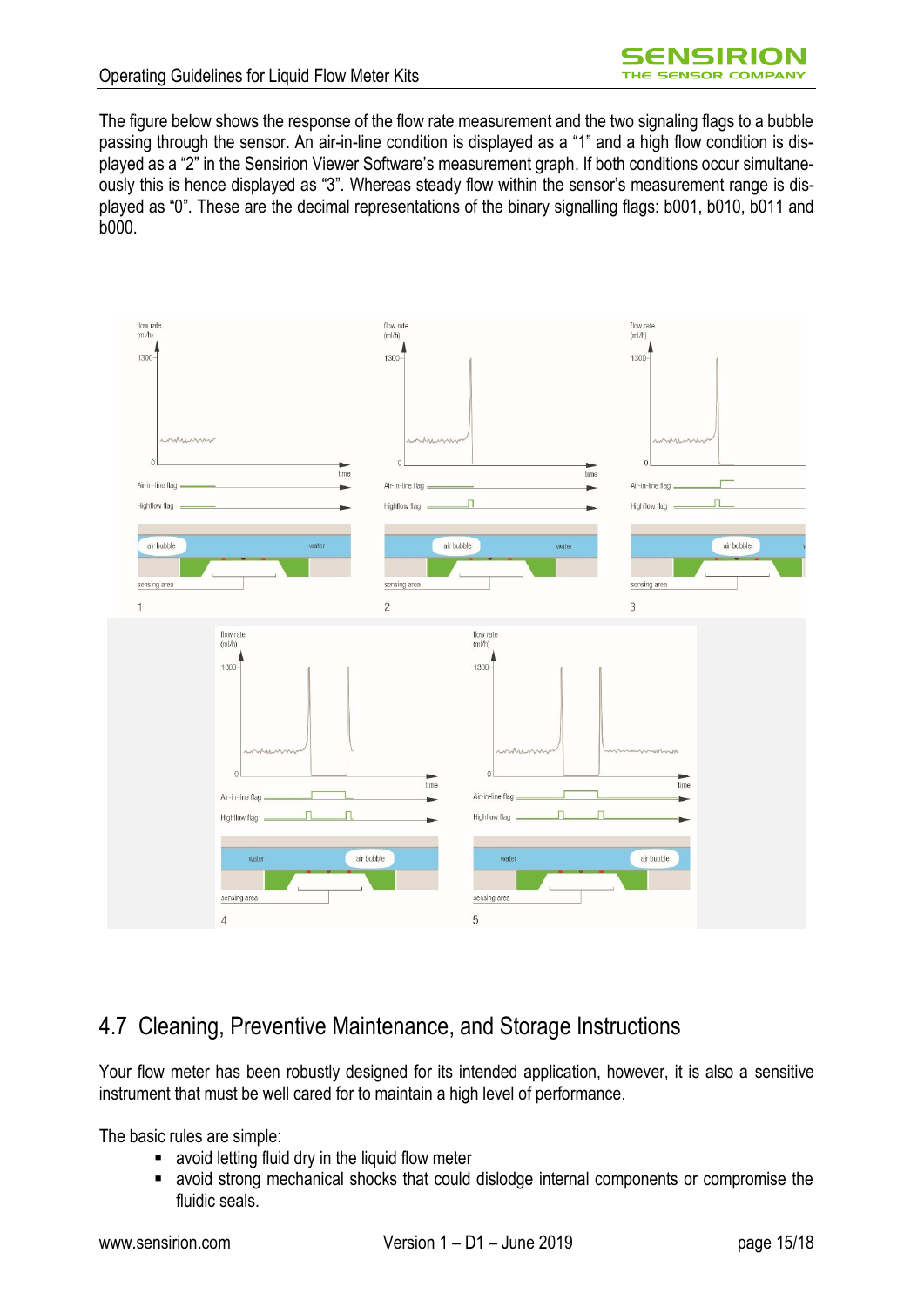Since the sensor relies on a thermal measurement principle through the wall of the capillary tube, one must take precautions to avoid any build-up or deposits that could alter the thermal properties of the capillary and thus influence the sensor's reading.

Before storing the sensor, always drain the fluid, flush with cleaning agent. In most cases flushing with distilled water, then acetone, and finally IPA will suffice. Then blow the senor dry with pressurized air. Sensor plugs should be installed for storage. The cleaning agent (detergent, solvent, etc) should be chosen for its effectiveness in removing the liquid media and compatibility with wetted materials.

Flow meters do not need periodic cleaning unless the medium has a tendency to leave deposits, or flow meters have been disconnected from the fluidic path and not properly flushed. The residue left by the drying fluids can alter sensor performance or even plug the capillary. You may try cleaning it by flushing with acetone and IPA.

*Never* attempt to mechanically clean the sensor's flow channel.

For details, consult the Application Note Cleaning and Clean Handling at [www.sensirion.com/download](www.sensirion.com/download-center)[center.](www.sensirion.com/download-center)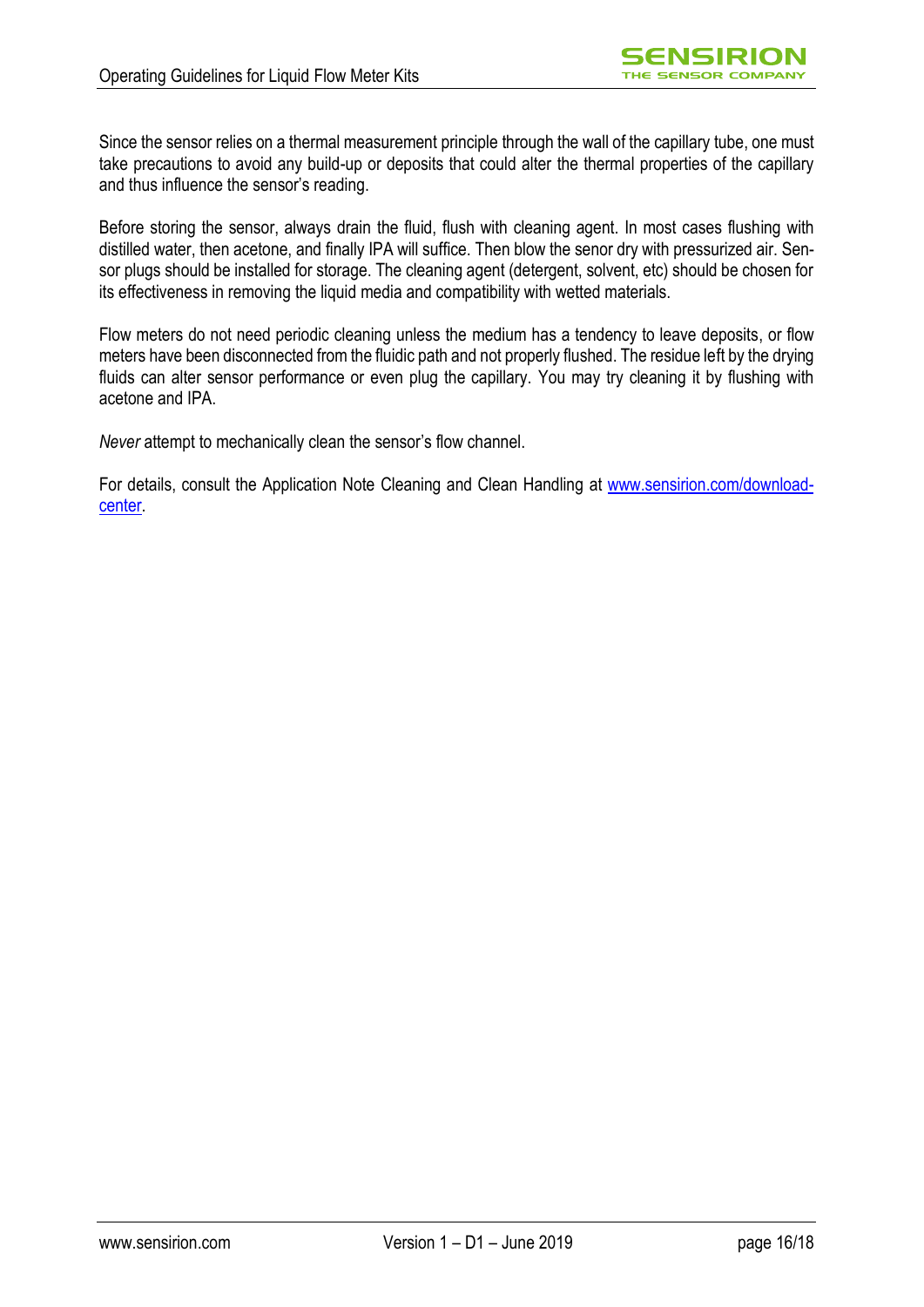# 5 Frequently Asked Questions

| Problem                            | Possible Cause                       | <b>Possible Solution</b>             |
|------------------------------------|--------------------------------------|--------------------------------------|
| No function at all,                | 1. COM port not available            | 1. Check if USB driver is provid-    |
| software cannot find sensor        | 2. Windows operating system too      | ing a virtual COM port and use its   |
|                                    | old                                  | number.                              |
|                                    | 3. USB cable driver (Virtual COM     | Make sure all other programs us-     |
|                                    | port) not installed correctly        | ing COM ports are closed.            |
|                                    |                                      | Maybe it is necessary to reboot      |
|                                    |                                      | the computer. Stop all programs      |
|                                    |                                      | working with COM-ports.              |
|                                    |                                      | 2. Verify recent version of Win-     |
|                                    |                                      | dows software is installed on        |
|                                    |                                      | your PC.                             |
|                                    |                                      | 3. Install virtual com port driver.  |
| Flow signal of sensor is different | 1. Sensor is saturated high          | 1. Reduce flow rates                 |
| compared to reference              | 2. Fluid does not match reference    | 2. When using media other than       |
|                                    | fluid of calibration; or wrong cali- | the one the sensor is calibrated     |
|                                    | bration field is chosen              | for, the sensor output may signifi-  |
|                                    | 3. Reference not accurate.           | cantly change. Try a different cal-  |
|                                    | 4. Flow is pulsating with high fre-  | ibration field. When using the       |
|                                    | quency                               | SCC1-Analog sensor cable, set a      |
|                                    | 5. Little air bubble is caught in    | different default calibration field  |
|                                    | sensor or at inlet of sensor         | ("Edit default", page 9).            |
|                                    |                                      | 3. Please check if reference is      |
|                                    |                                      | working properly.                    |
|                                    |                                      | 4. If the flow rate is pulsating     |
|                                    |                                      | (e.g. due to pumping mecha-          |
|                                    |                                      | nism) try to eliminate this, e.g. by |
|                                    |                                      | fluidic damping.                     |
|                                    |                                      | 5. Flush the sensor.                 |
| Sensor output is inaccurate com-   | 1. Turbulence caused by small in-    | 1. Use inlet tubing with inner di-   |
| pared to reference at higher       | let tubing relative to sensor capil- | ameter at least as big as the sen-   |
| flows                              | lary inner diameter (ID)             | sor's capillary inner diameter.      |
|                                    | 2. Flow deviations by strong tub-    | 2. Keep connection tubing on in-     |
|                                    | ing bends on inlet side              | let side straight.                   |
| Sensor output appears to have      | Deposits in capillary inner diame-   | Follow cleaning procedures pro-      |
| drifted compared to readings       | ter affecting performance.           | vided in this document.              |
| taken in the past                  |                                      |                                      |
| Flow signal out of range           | Flow higher than calibrated flow     | Check if type of medium and cali-    |
|                                    | range or different medium than       | bration match. Try to work with      |
|                                    | the one the sensor is calibrated     | smaller maximum flows.               |
|                                    | for. For selecting the right flow    |                                      |
|                                    | meter look at the peak flow rates    |                                      |
|                                    | in your application, not at the av-  |                                      |
|                                    | erage flow rates.                    |                                      |
| Signal not 0 at zero flow in cali- | 1. Offset changed or differs be-     | Offsets within the specifications    |
| brated mode.                       | cause type of medium used and        | are normal (see datasheet). For      |
|                                    | calibration medium mismatch.         | larger offsets please refer to       |
|                                    | 2. Depositions inside the sensor.    |                                      |